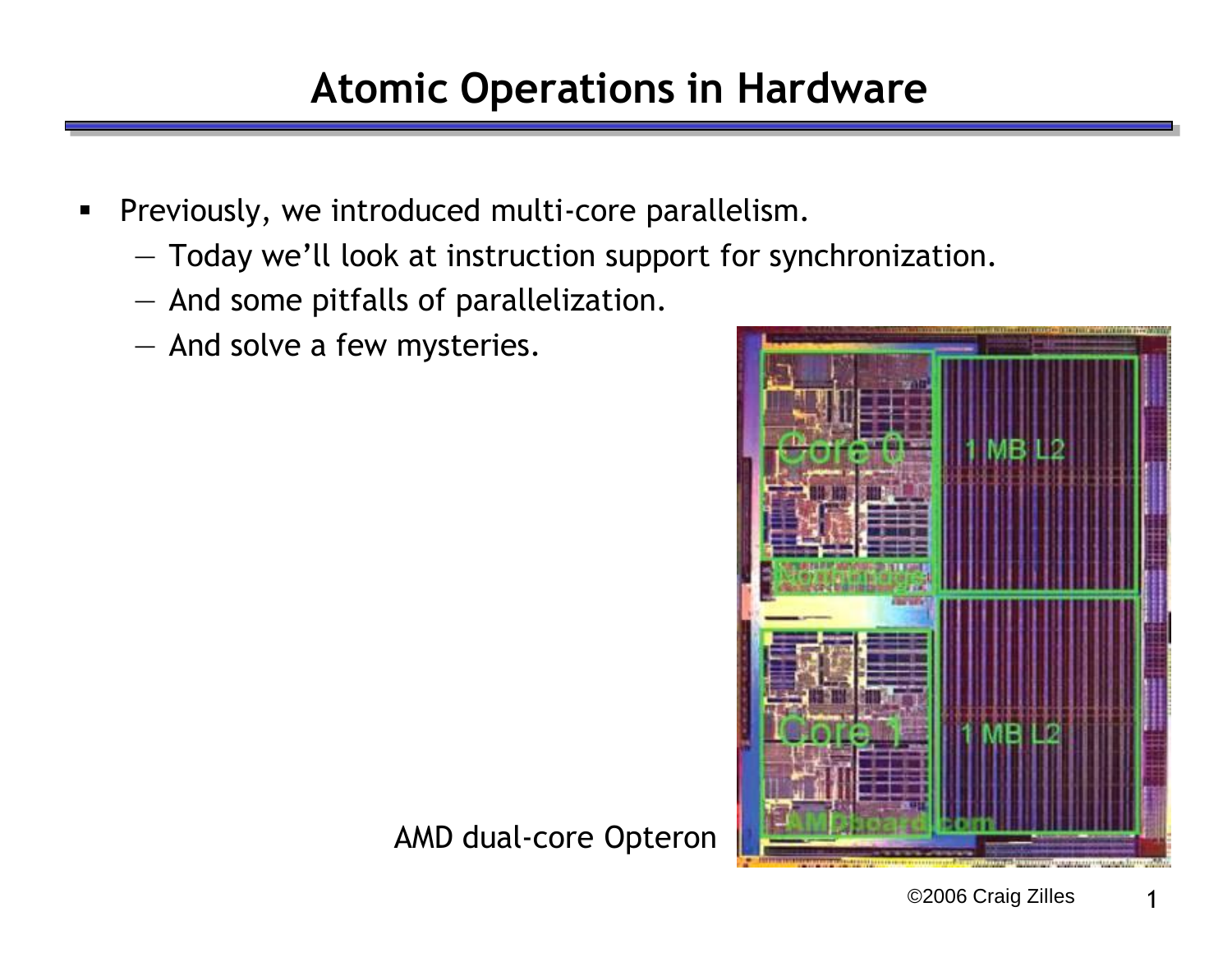```
unsigned counter = 0;
void *do_stuff(void * arg) {
  for (int i = 0 ; i < 200000000 ; ++ i) {
     counter ++;
  }
  return arg;
}
                     adds one to counter
```
How long does this program take?

How can we make it faster?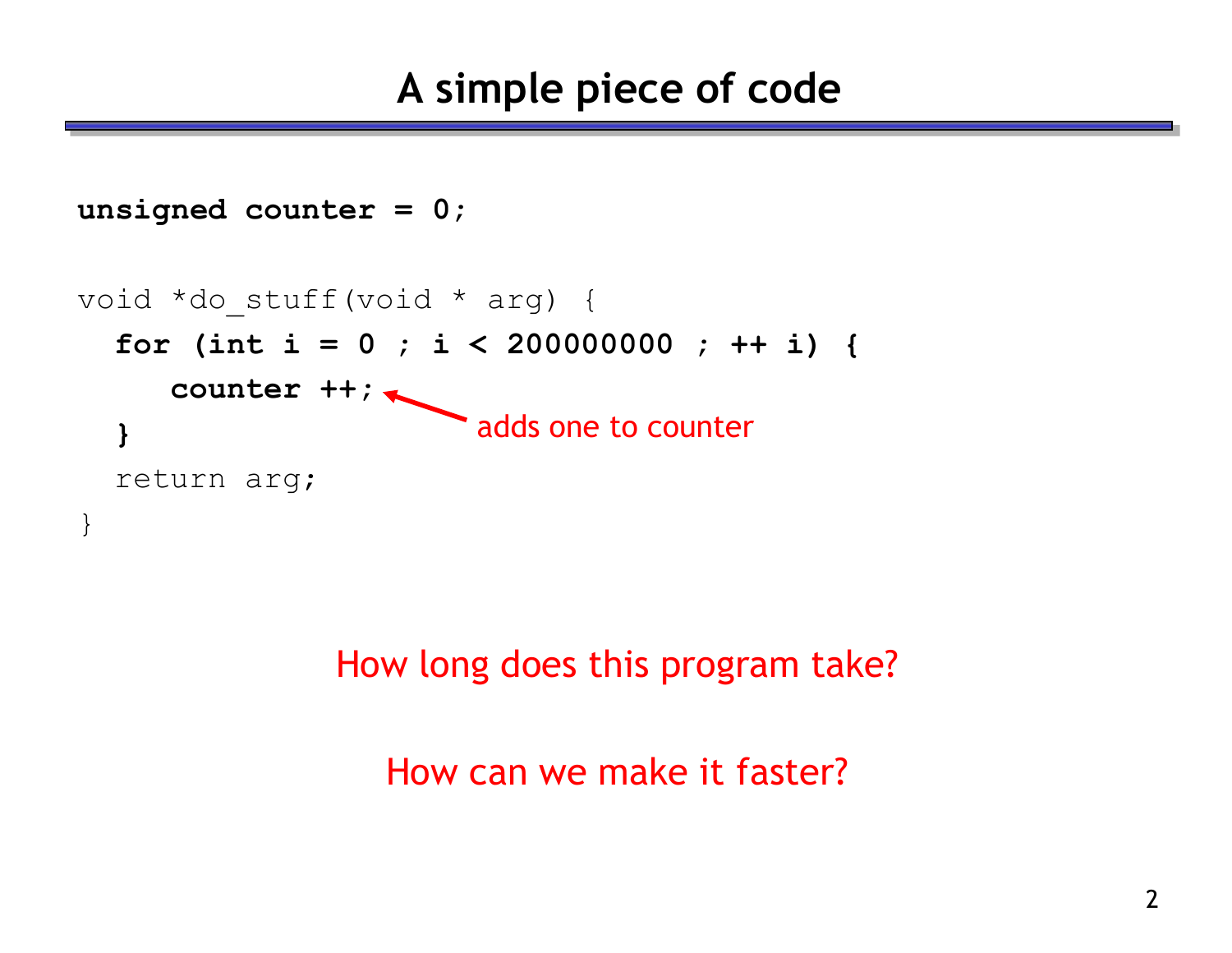```
unsigned counter = 0;
void *do_stuff(void * arg) {
  for (int i = 0 ; i < 200000000 ; ++ i) {
     counter ++;
  }
  return arg;
}
                     adds one to counter
```
How long does this program take? Time for 200000000 iterations

How can we make it faster? Run iterations in *parallel*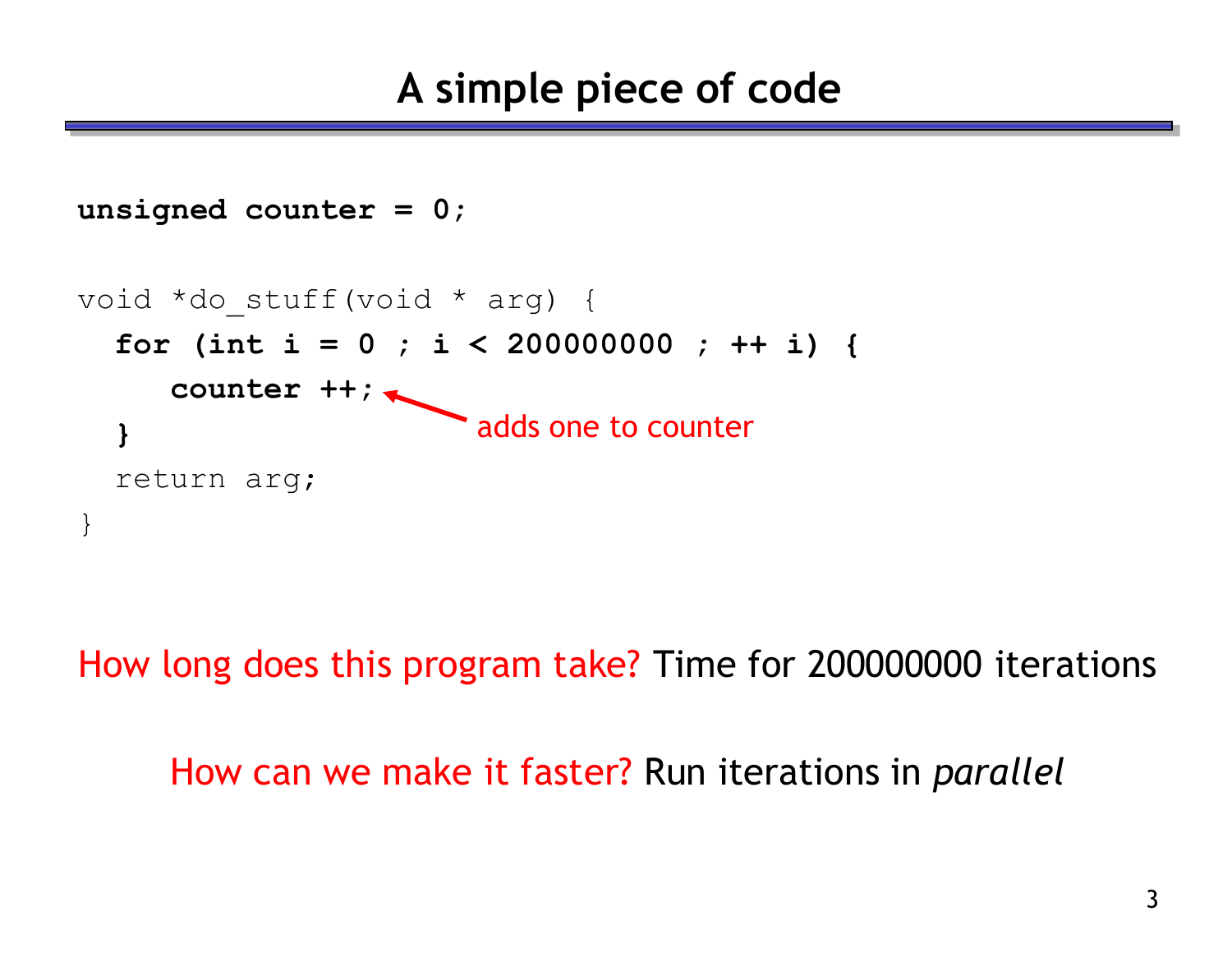#### **Exploiting a multi-core processor**



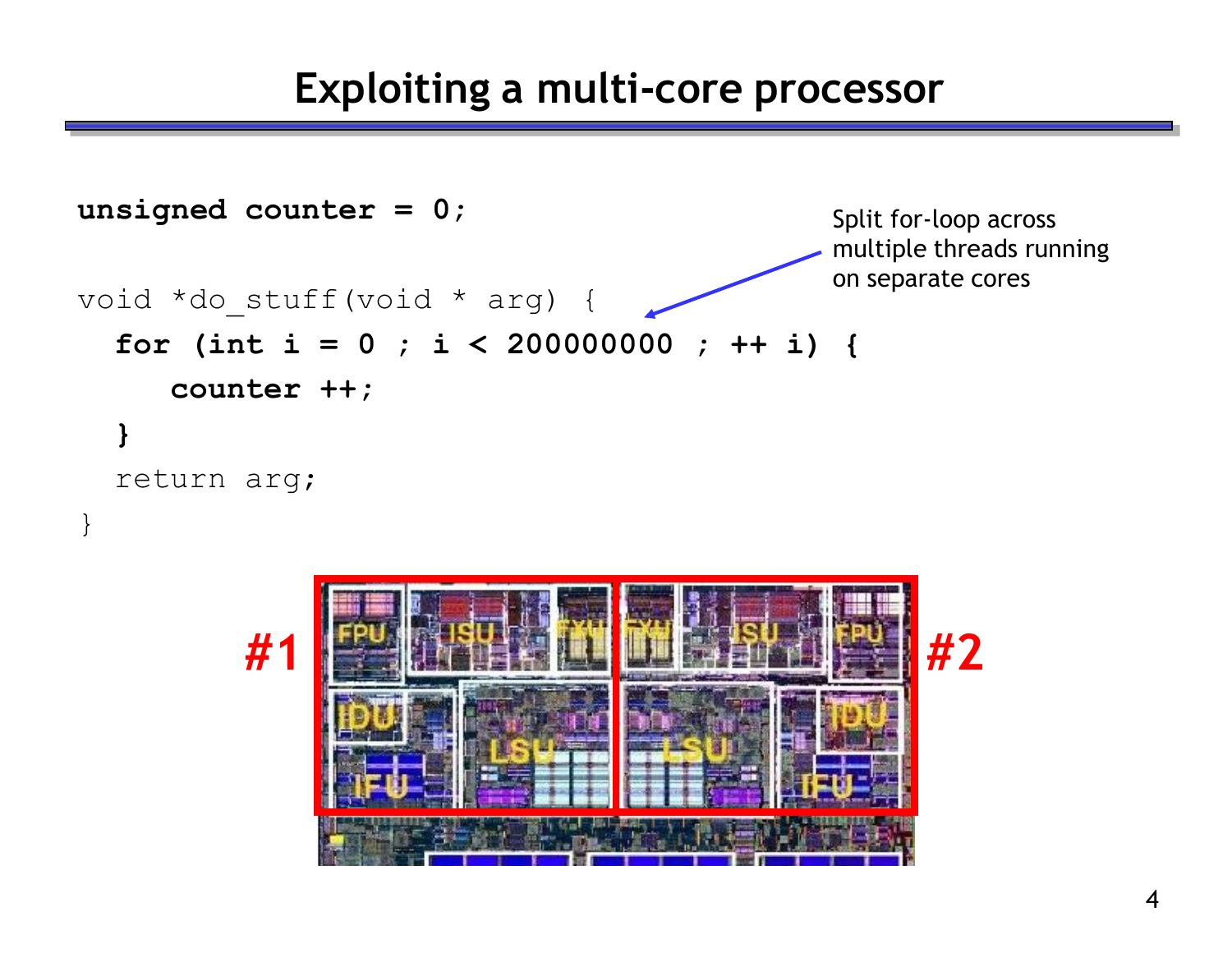## **How much faster?**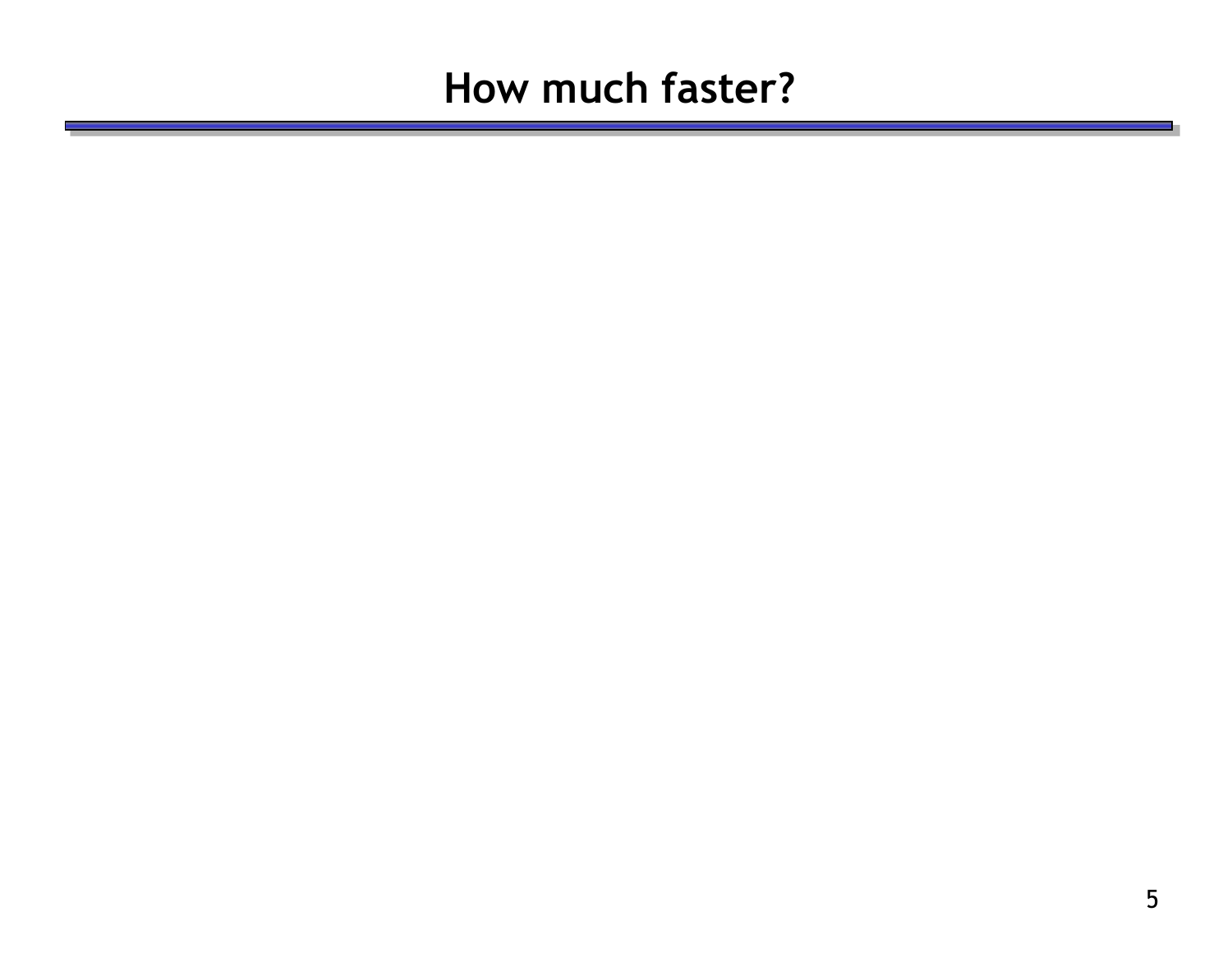## **How much faster?**

- We're expecting a speedup of 2
- OK, perhaps a little less because of Amdahl's Law — overhead for forking and joining multiple threads
- But its actually slower!! Why??
- **Here's the mental picture that we have two processors, shared memory**

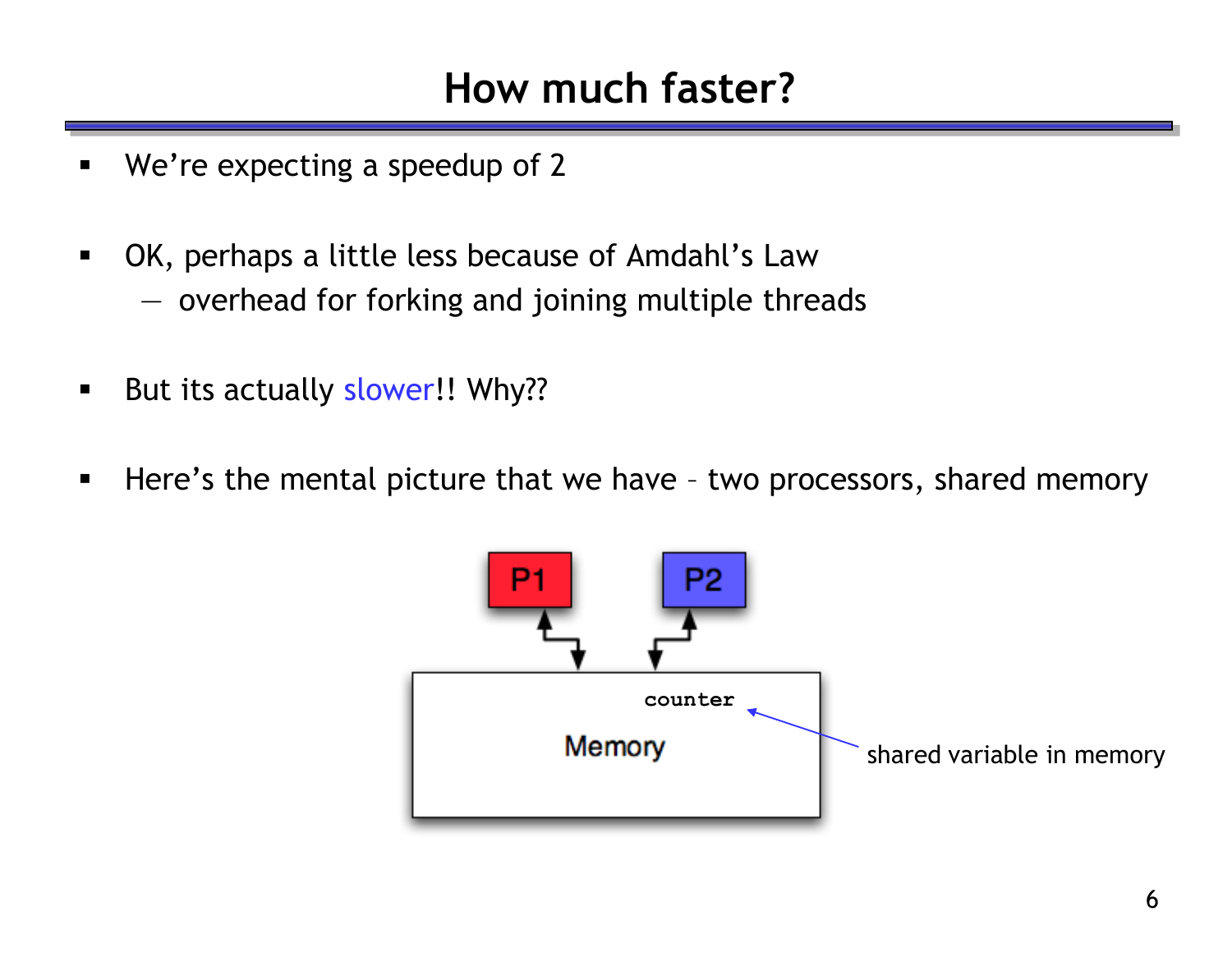# **This mental picture is wrong!**

- **We've forgotten about caches!** 
	- The memory may be shared, but each processor has its own L1 cache
	- $-$  As each processor updates counter, it bounces between L1 caches

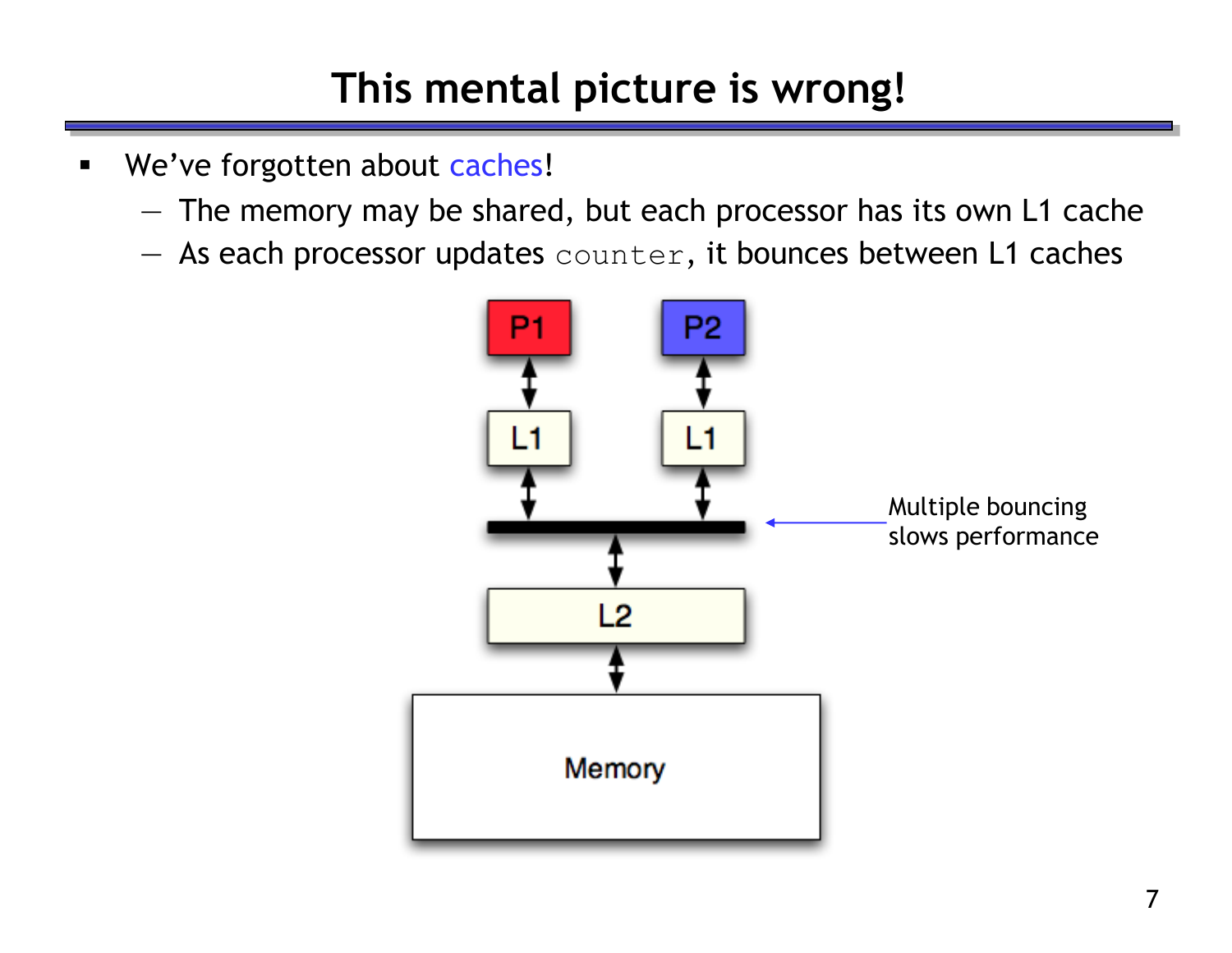## **The code is not only slow, its WRONG!**

- **Since the variable** counter is *shared*, we can get a data race
- Increment operation: counter++ MIPS equivalent: lw \$t0, counter addi \$t0, \$t0, 1 sw \$t0, counter
- A data race occurs when data is accessed and manipulated by multiple processors, and the outcome depends on the sequence or timing of these events.

| Sequence 1  |  |                                                            |             |  |                                     | Sequence 2     |  |                                     |             |  |                    |  |
|-------------|--|------------------------------------------------------------|-------------|--|-------------------------------------|----------------|--|-------------------------------------|-------------|--|--------------------|--|
| Processor 1 |  |                                                            | Processor 2 |  |                                     | Processor 1    |  |                                     | Processor 2 |  |                    |  |
|             |  | lw \$t0, counter<br>addi \$t0, \$t0, 1<br>sw \$t0, counter |             |  |                                     | 1 <sub>w</sub> |  | \$t0, counter<br>addi \$t0, \$t0, 1 | lw          |  | \$t0, counter      |  |
|             |  |                                                            | $\perp$ M   |  | \$t0, counter<br>addi $$t0, $t0, 1$ | SW             |  | \$t0, counter                       |             |  | addi \$t0, \$t0, 1 |  |
|             |  |                                                            | <b>SW</b>   |  | \$t0, counter                       |                |  |                                     | <b>SW</b>   |  | \$t0, counter      |  |

counter increases by 2 counter increases by 1!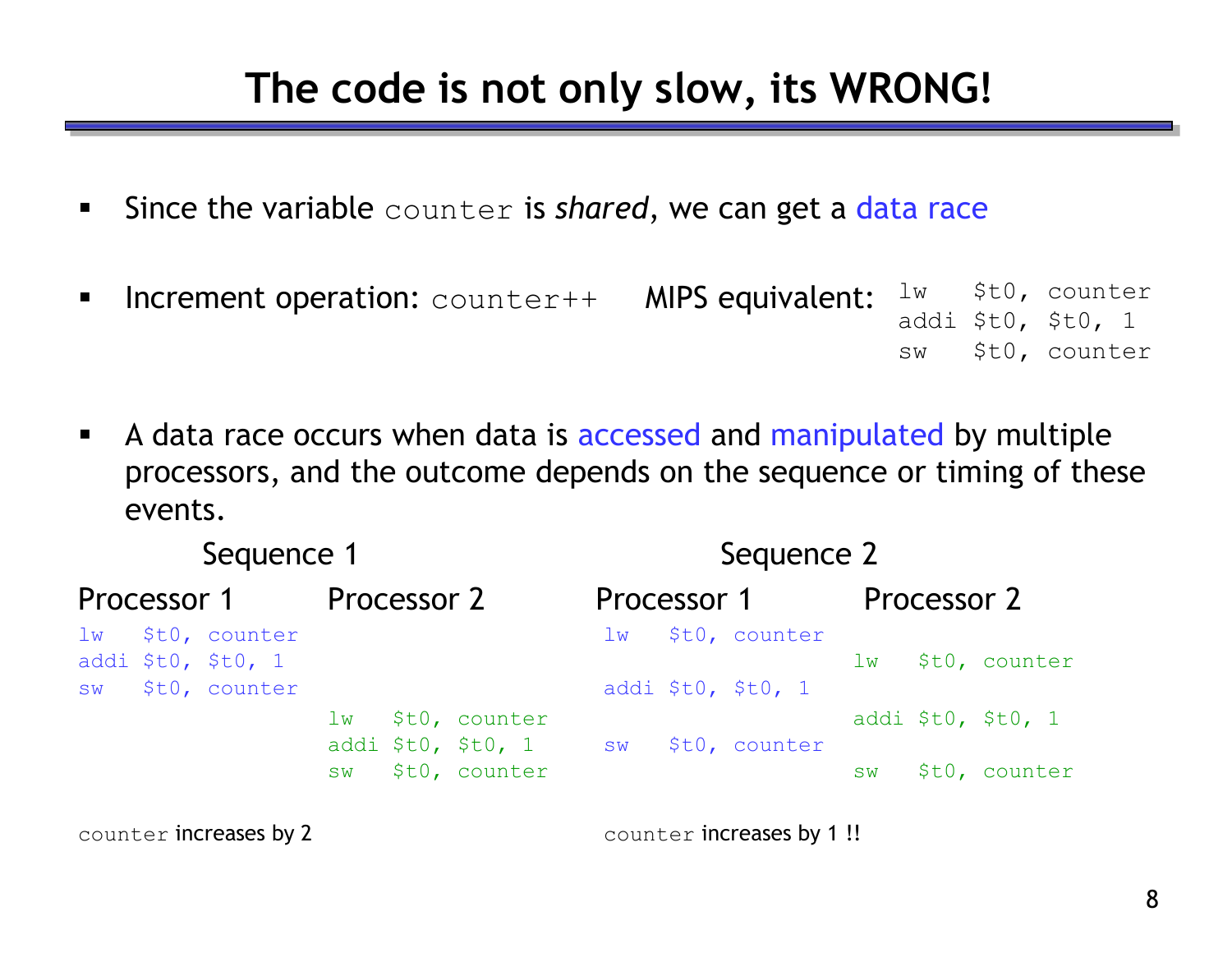#### **What is the minimum value at the end of the program?**

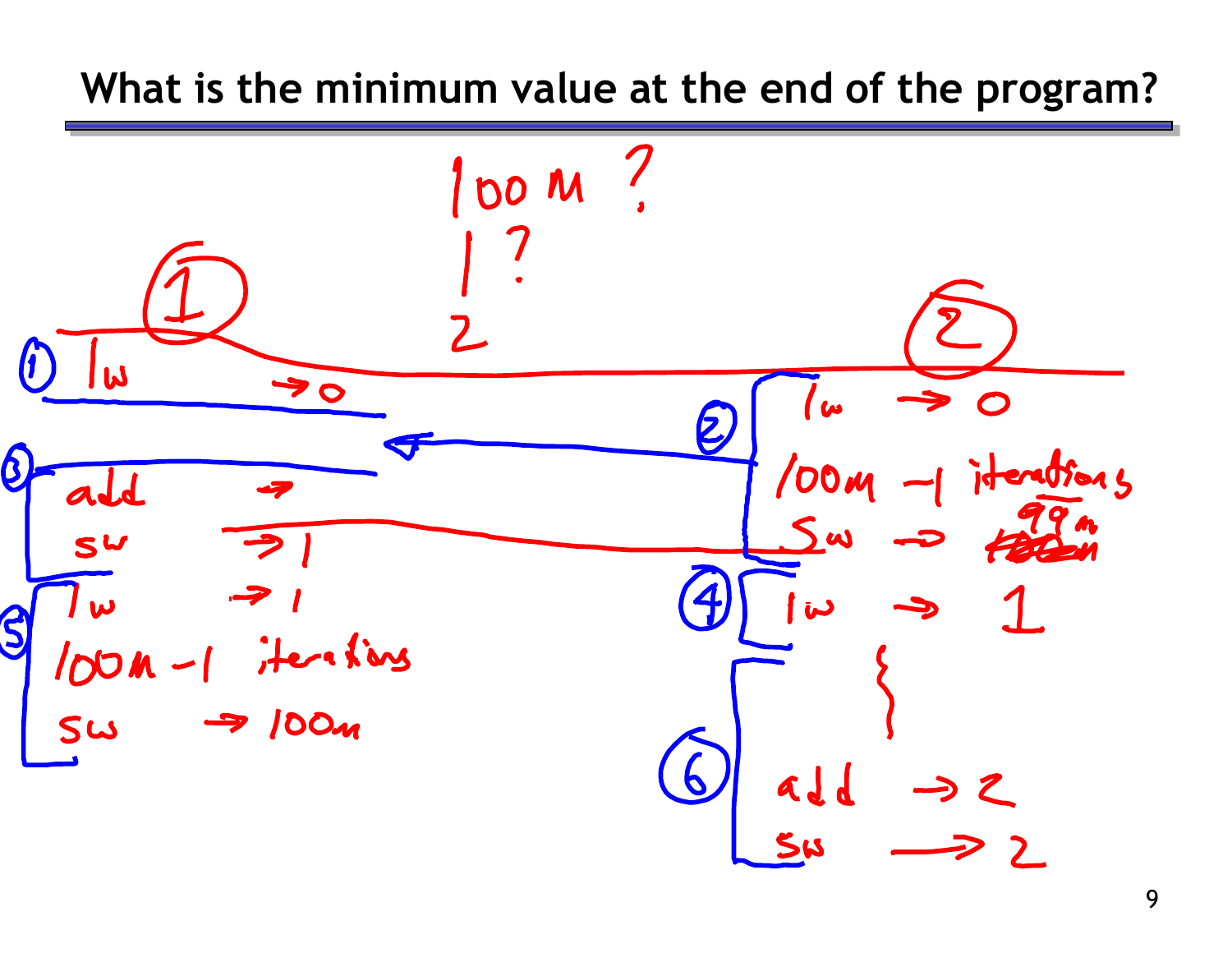## **Atomic operations**

- You can show that if the sequence is particularly nasty, the final value of counter may be as little as 2, instead of 200000000.
- To fix this, we must do the load-add-store in a *single* step
	- We call this an atomic operation
	- We're saying: "Do this, and don't get interrupted while doing this."
- "Atomic" in this context means "all or nothing"
	- either we succeed in completing the operation with no interruptions or we fail to even begin the operation (because someone else was doing an atomic operation)
	- We really mean "atomic" AND "isolated" from other threads.
- x86 provides a "lock" prefix that tells the hardware: "don't let anyone read/write the value until I'm done with it" — Not the default case (because it is slow!)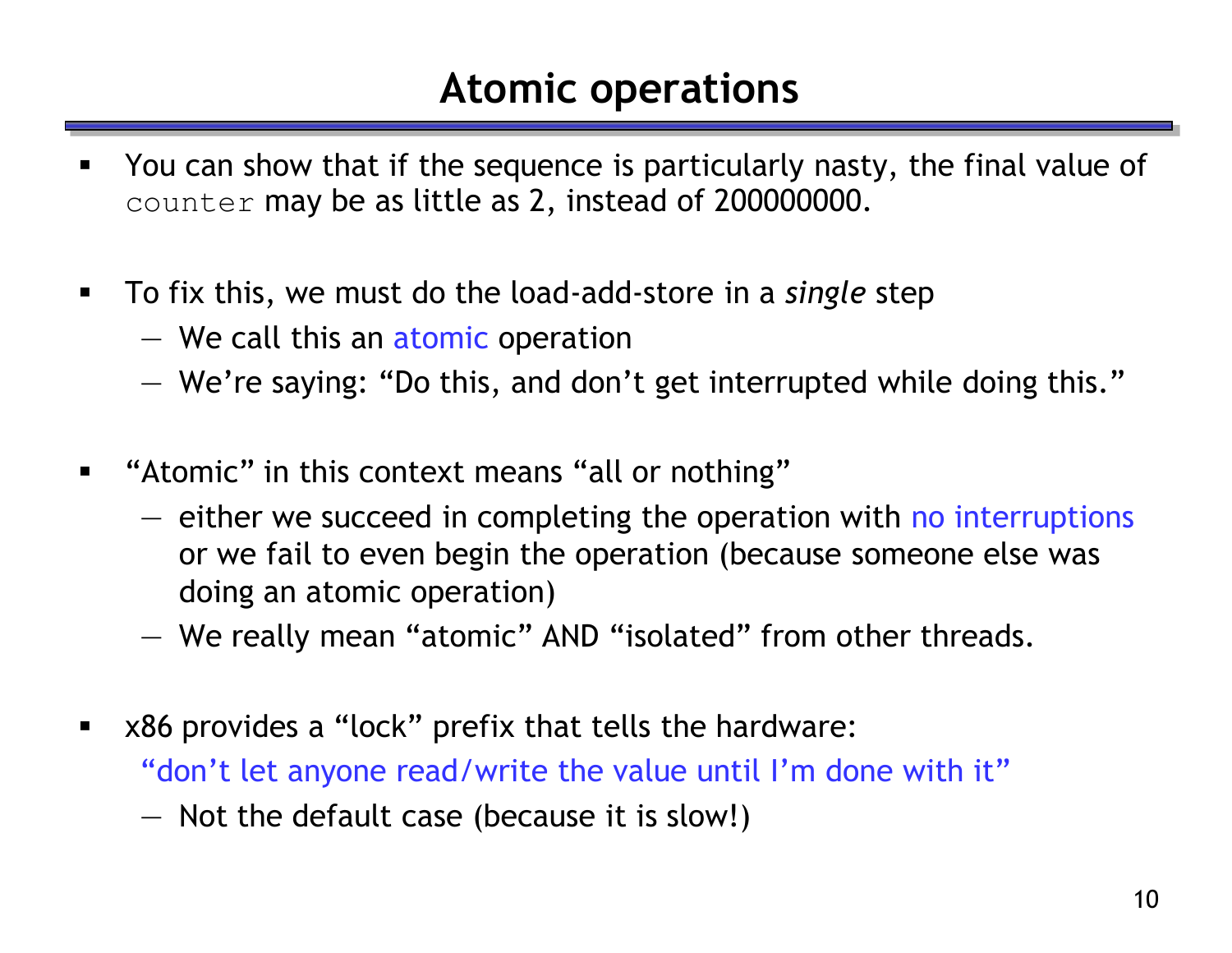## **What if we want to generalize beyond increments?**

- **The lock prefix only works for individual x86 instructions.**
- What if we want to execute an arbitrary region of code without interference?
	- Consider a red-black tree used by multiple threads.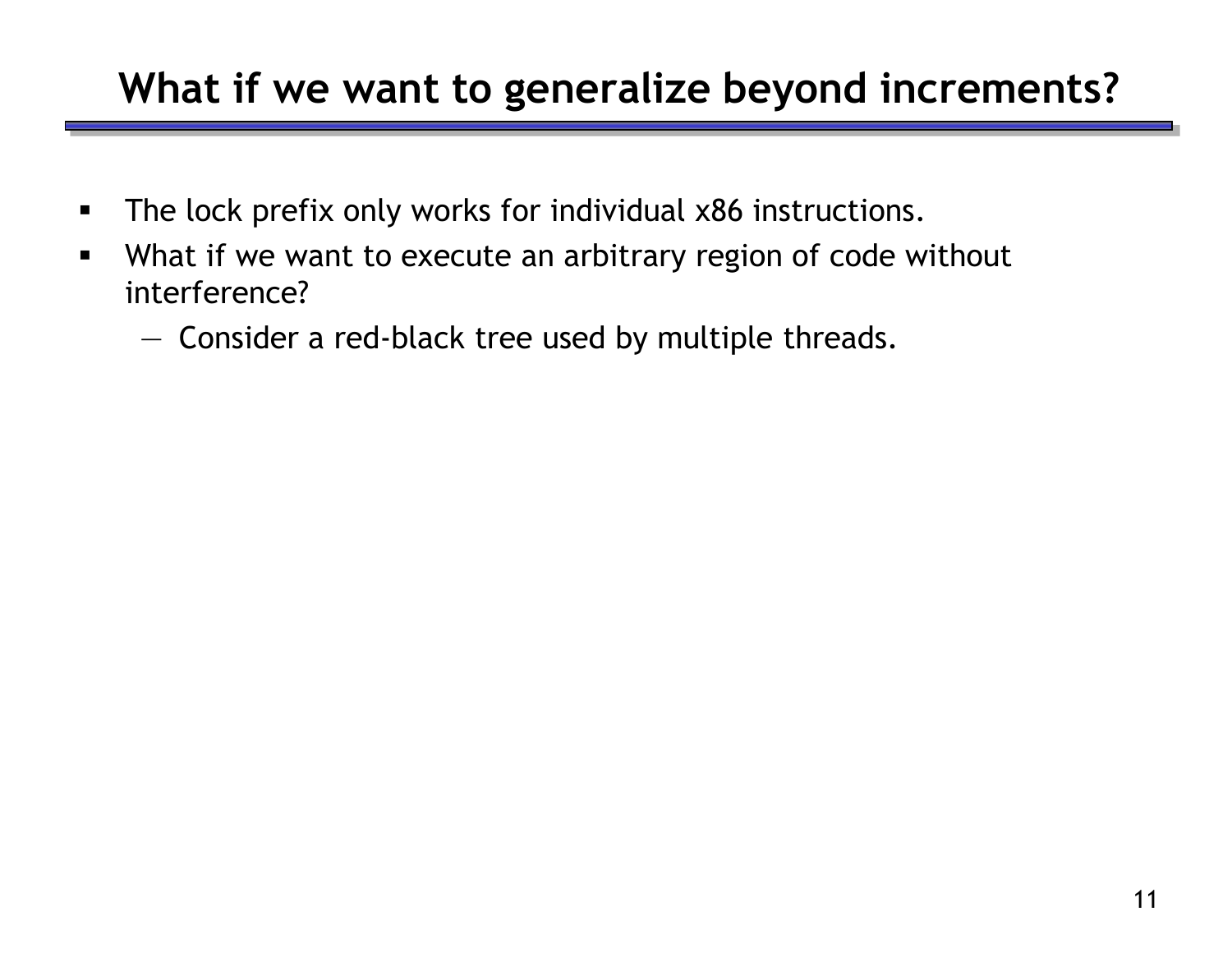# **What if we want to generalize beyond increments?**

- **The lock prefix only works for individual x86 instructions.**
- What if we want to execute an arbitrary region of code without interference?
	- Consider a red-black tree used by multiple threads.
- **Best mainstream solution: Locks** 
	- Implements **mutual exclusion**
		- You can't have it if I have it, I can't have it if you have it

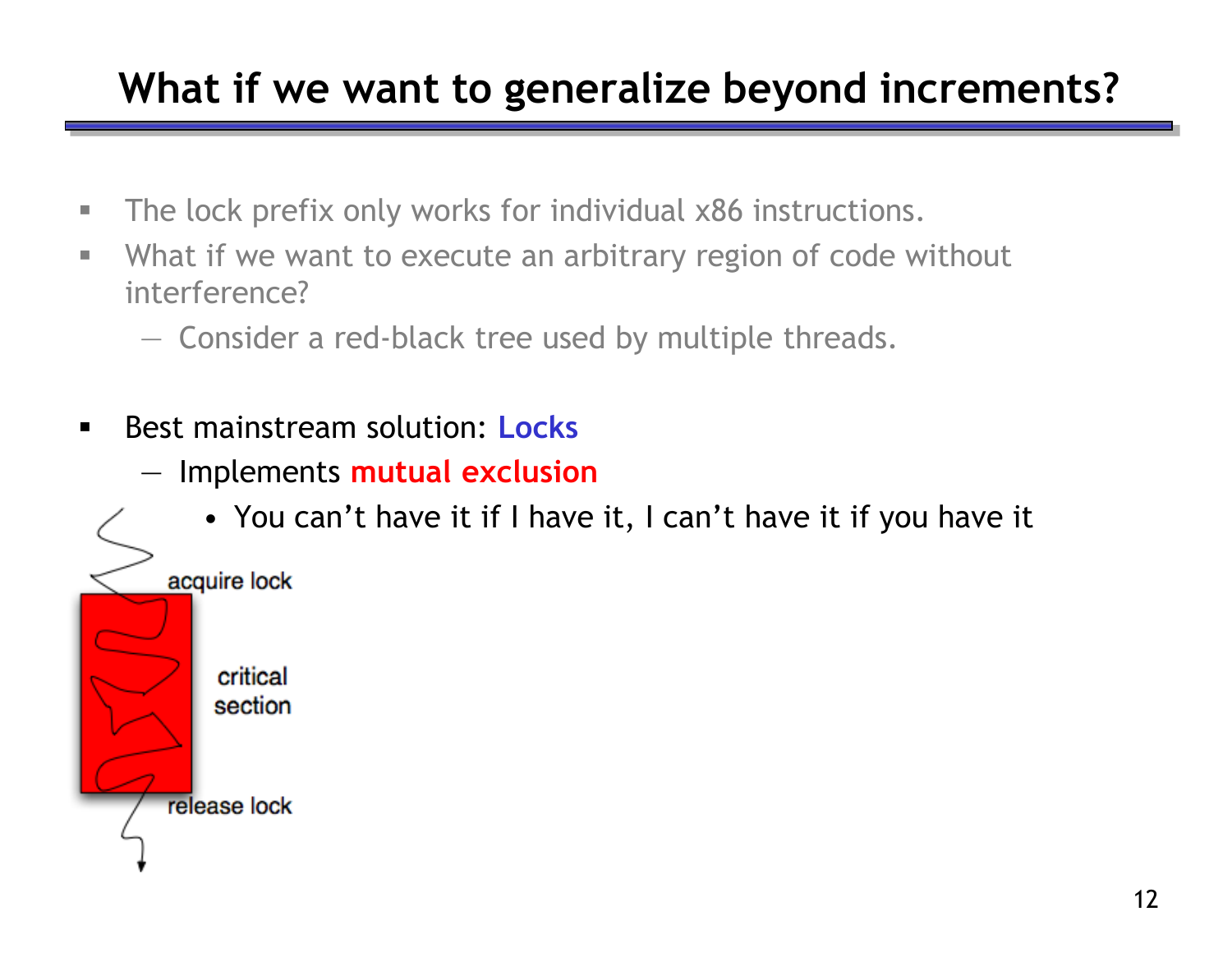# **What if we want to generalize beyond increments?**

- **The lock prefix only works for individual x86 instructions.**
- What if we want to execute an arbitrary region of code without interference?
	- Consider a red-black tree used by multiple threads.
- **Best mainstream solution: Locks** 
	- Implement "mutual exclusion"
		- You can't have it if I have, I can't have it if you have it

```
when lock = 0, set lock = 1, continue
acquire lock
   critical
   section
             lock = 0release lock
```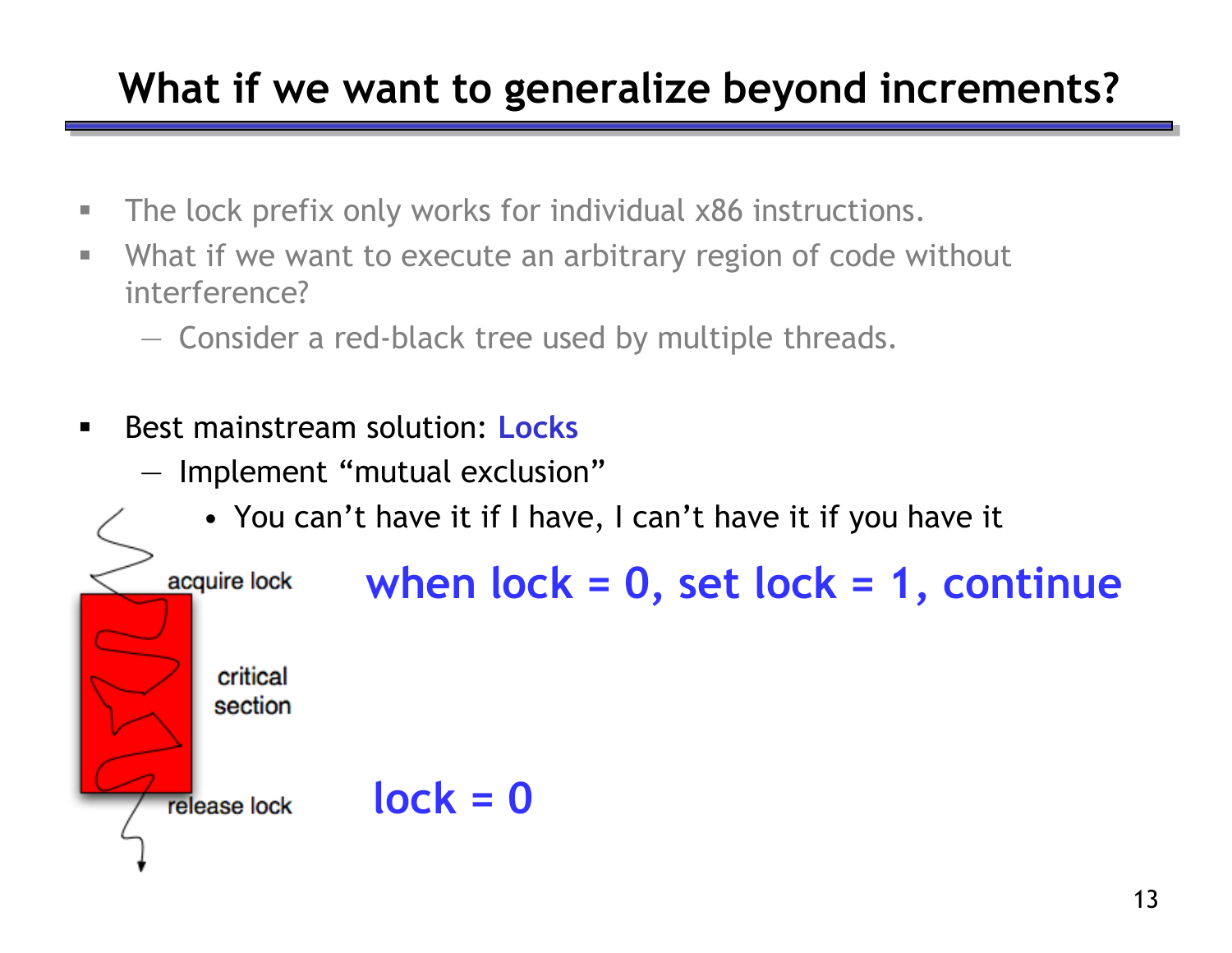# **Lock acquire code**

| <b>High-level version</b>                                                | <b>MIPS version</b>                                                                                |  |  |  |  |  |  |
|--------------------------------------------------------------------------|----------------------------------------------------------------------------------------------------|--|--|--|--|--|--|
| unsigned lock = $0$ ;                                                    |                                                                                                    |  |  |  |  |  |  |
| while $(1)$ {<br>if $(\text{lock} == 0)$ {<br>$lock = 1;$<br>break;<br>} | \$t0, 0 (\$a0)<br>spin: lw<br>\$t0, 0, spin<br>bne<br>11<br>\$t1, 1<br>\$t1, 0 (\$a0)<br><b>SW</b> |  |  |  |  |  |  |
|                                                                          |                                                                                                    |  |  |  |  |  |  |

**What problem do you see with this?**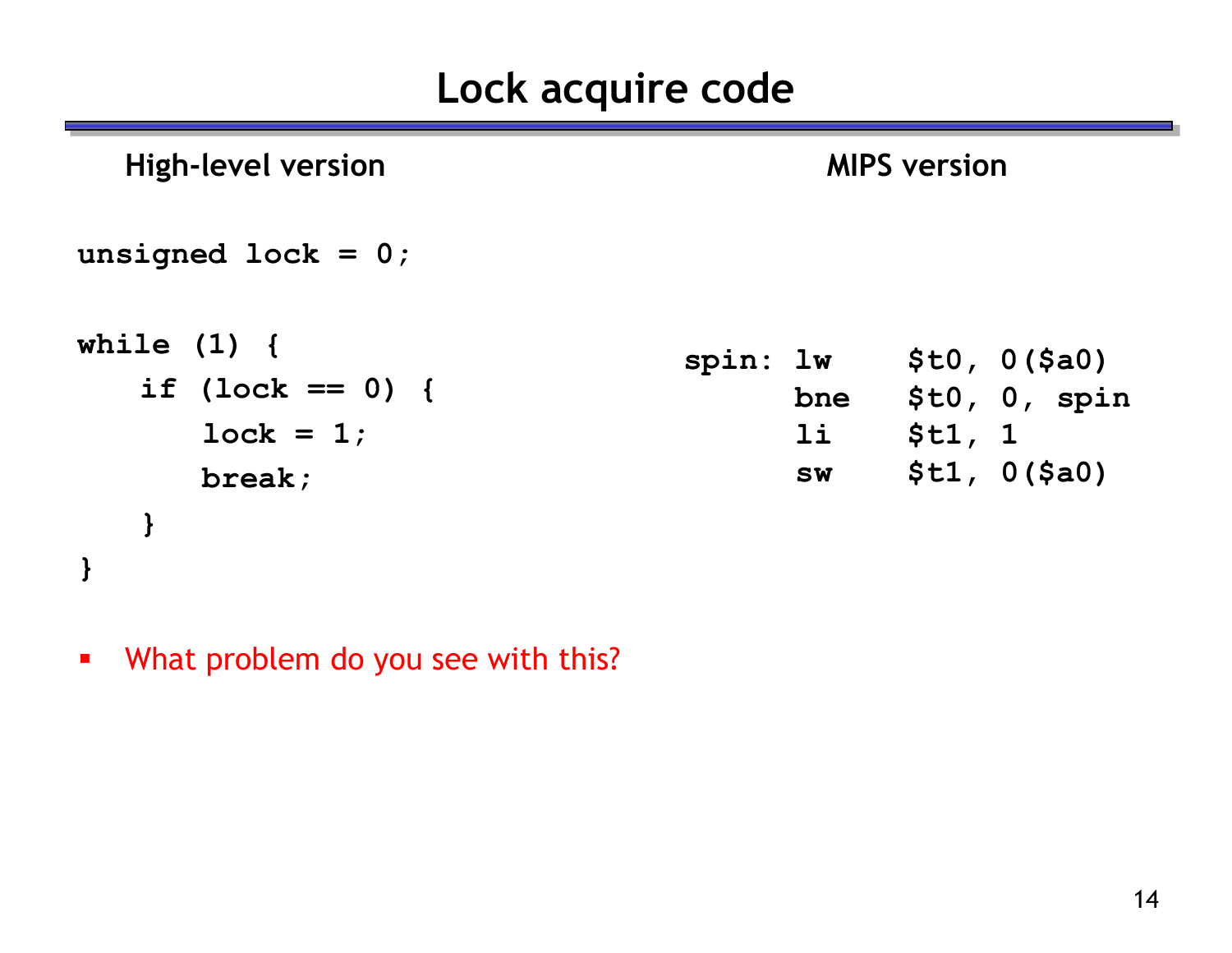## **Race condition in lock-acquire**

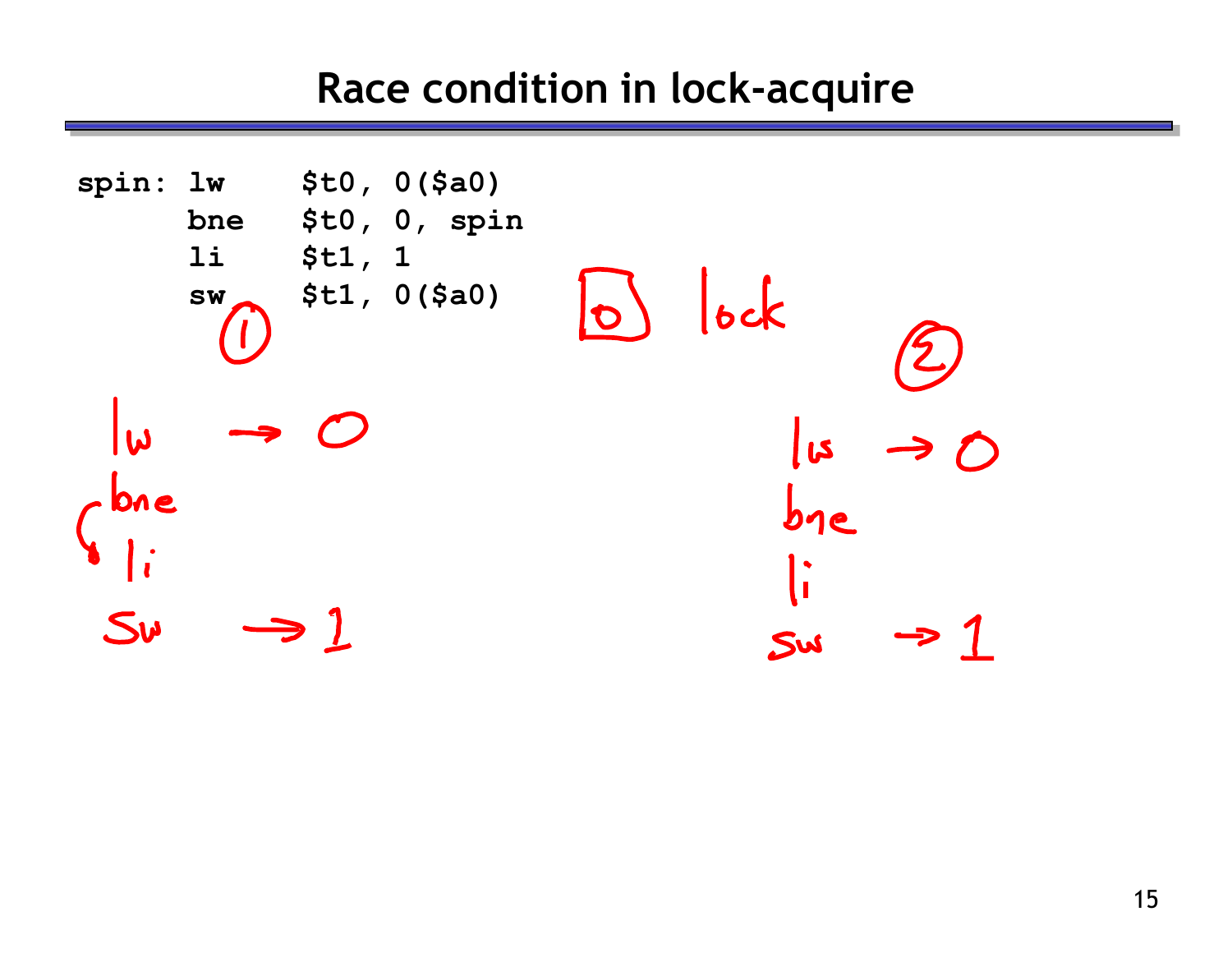- **A** Make sure no one gets between load and store
- Common primitive: **compare-and-swap (old, new, addr)**
	- If the value in memory matches "old", write "new" into memory

$$
a\n\n
$$
b\n\n
$$
b\n\n
$$
c\n\n
$$
c\n\n
$$
d\n\n
$$
c\n\n
$$
d\n\n
$$
e\n\n
$$
e\n\n
$$
e\n\n
$$
e\n\n
$$
e\n\n
$$
e\n\n
$$
e\n\n
$$
e\n\n
$$
e\n\n
$$
e\n\n
$$
e\n\n
$$
e\n\n
$$
e\n\n
$$
e\n\n
$$
e\n\n
$$
e\n\n
$$
e\n\n
$$
e\n\n
$$
e\n\n
$$
e\n\n
$$
e\n\n
$$
e\n\n
$$
e\n\n
$$
e\n\n
$$
e\n\n
$$
e\n\n
$$
e\n\n
$$
e\n\n
$$
e\n\n
$$
e\n\n
$$
e\n\n
$$
e\n\n
$$
e\n\n
$$
e\n\n
$$
e\n\n
$$
e\n\n
$$
e\n\n
$$
e\n\n
$$
e\n\n
$$
e\n\n
$$
e\n\n
$$
e\n\n
$$
e\n\n
$$
e\n\n
$$
e\n\n
$$
e\n\n
$$
e\n\n
$$
e\n\n
$$
e\n\n
$$
e\n\n
$$
e\n\n
$$
e\n\n
$$
e\n\n
$$
e\n\n
$$
e\n\n
$$
e\n\n
$$
e\n\n
$$
e\n\n
$$
e\n\n
$$
e\n\n
$$
e\n\n
$$

$$
$$
$$
$$
$$
$$
$$
$$
$$
$$
$$
$$
$$
$$
$$
$$
$$
$$
$$
$$
$$
$$
$$
$$
$$
$$
$$
$$
$$
$$
$$
$$
$$
$$
$$
$$
$$
$$
$$
$$
$$
$$
$$
$$
$$
$$
$$
$$
$$
$$
$$
$$
$$
$$
$$
$$
$$
$$
$$
$$
$$
$$
$$
$$
$$
$$
$$
$$
$$
$$

**x86 calls it CMPXCHG (compare-exchange)** 

— Use the lock prefix to guarantee it's atomicity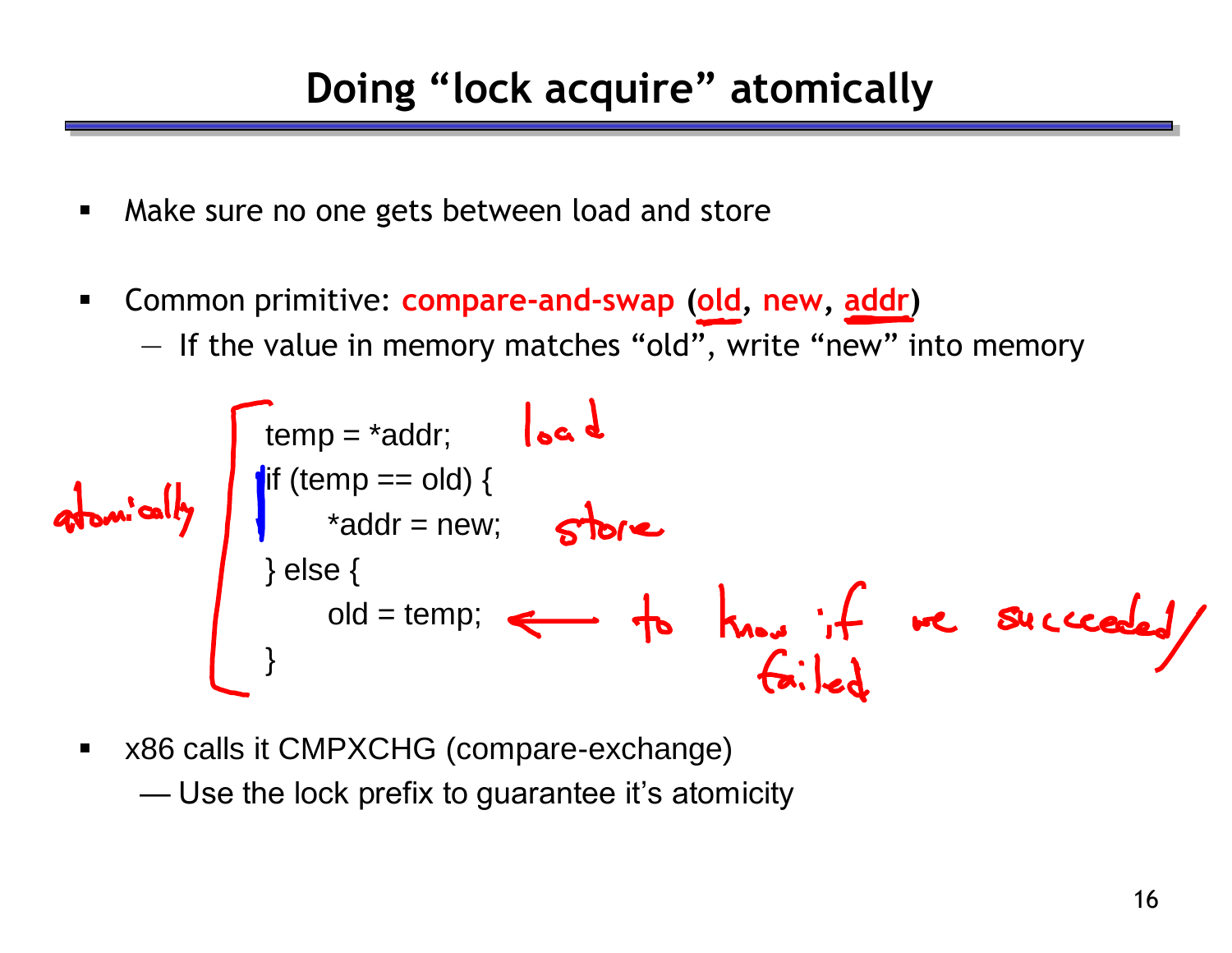# **Using CAS to implement locks**



**Releasing the lock:** 

sw  $$10, 10c$ k